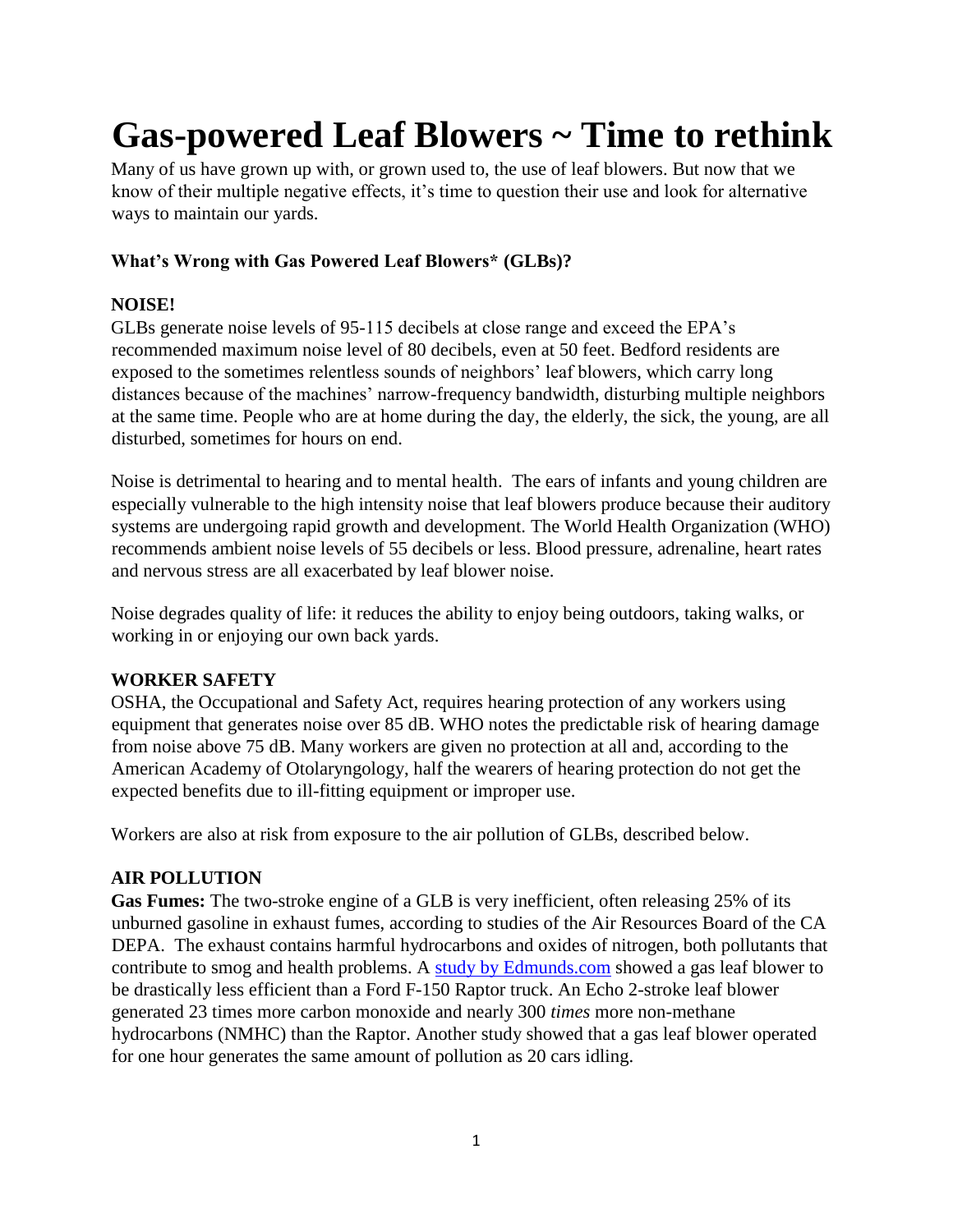Additionally, the powerful force of the GLB pushes much more than leaves into the air: fine particles of heavy metals, pesticides and herbicides, feces, and other contaminants in the soil are disturbed and can linger in the air for hours on a hot, humid summer day, affecting asthmatics and those with other breathing issues, the elderly, the young and pets.

<http://www.quietcommunities.org/leaf-blowers-quality-life-public-health-issue/>

[www.epa.gov/air/particlepollution](http://www.epa.gov/air/particlepollution)

#### **DESTRUCTION OF GROWING CONDITIONS FOR PLANTS AND WILDLIFE**

Commercial grade leaf blowers blow a concentrated stream of air onto plants at up to 200 mph – stronger than a hurricane!

- destroy new plant growth and developing flowers
- blow topsoil away; topsoil is what plants need to flourish and grow
- cause soil compaction, which makes growing conditions very hard
- cause dehydration, effectively burning tender leaves
- suspend photosynthesis and other natural plant functions, slowing plant growth.
- spread disease spores, which may have been lying dormant in the soil or on fallen debris, and are then blown back onto plants.
- blow seeds all over, spreading weeds.
- spread insect eggs if they survive. Most insects in a garden are beneficial but pests are also spread through leaf blower use.
- kill beneficial insects like earthworms and pollinators
- destroy bird nests
- drive birds and other wildlife away
- blow pollen into the air exacerbating allergy issues

## **POLLUTION OF WATER SOURCES**

Many landscapers blow debris into the street, which results in clogged drains, especially after rainfall when any leaf piles are swept down toward the drains causing flooding and erosion. But even grass clippings cause damage when they are swept into storm drains; leaves and grass clippings decompose in our streams, rivers and lakes, adding excessive amounts of nitrogen and phosphorous, which causes algae bloom and destroys aquatic habitats.

Leaf blowers also blow any residual pesticides and herbicides and other foreign material like animal feces into streets, which then go down the drains and into our water supplies. The city of Santa Monica, CA, bans the use of leaf blowers because it recognizes the connection between toxic substances like heavy metals and chemicals being blown into drains and the pollution of its rivers and bays.

## **WHAT'S THE ALTERNATIVE?**

A better landscaping practice to manage leaves is to MULCH MOW or MULCH IN PLACE. This involves mowing over leaves so that they stay in place – right where they fell, where nature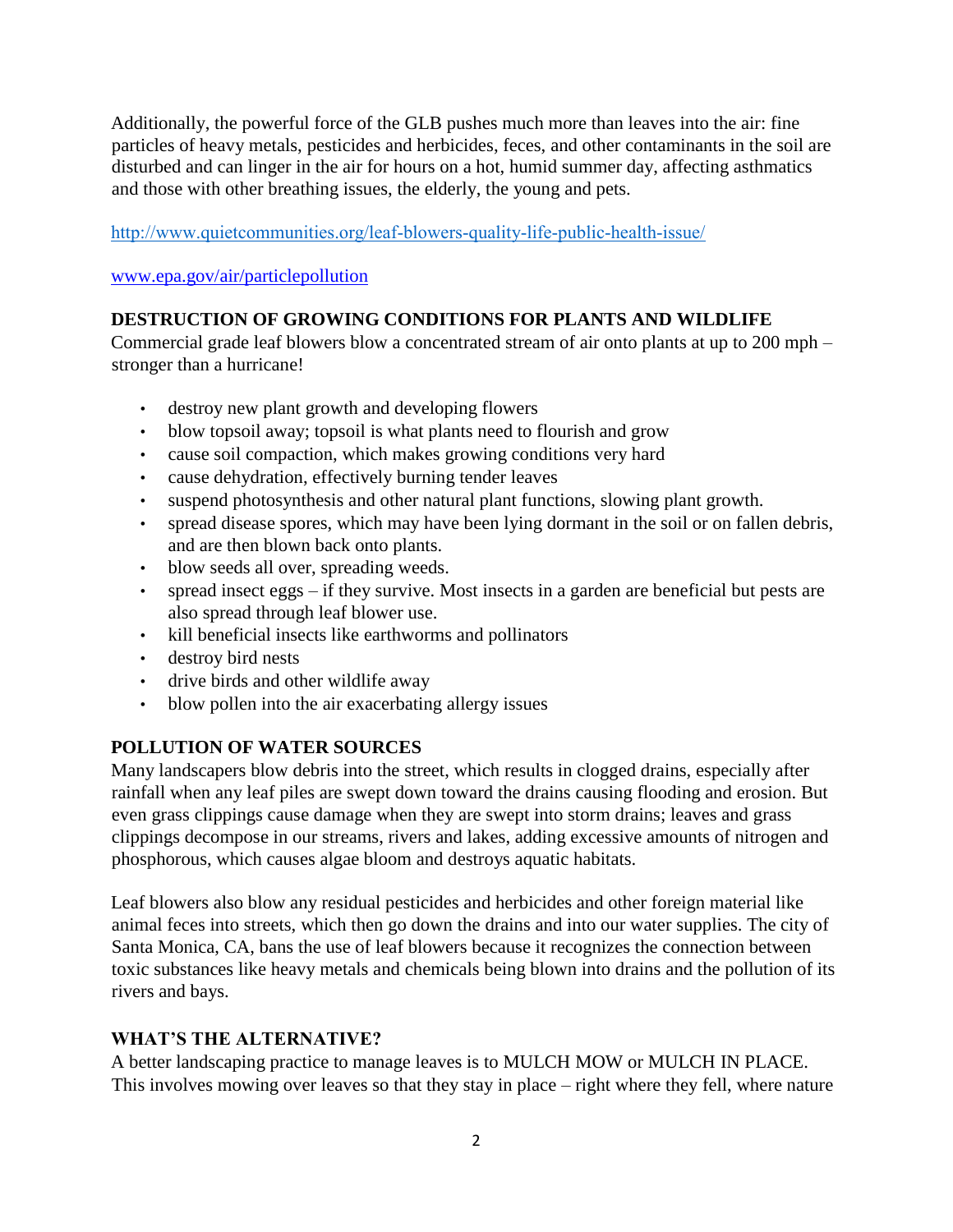needs them to decompose and nourish the soil for the tree they originally came from. Mulching mowing is more efficient, cheaper and better for your landscapes than leaf blowing. Mulchmowing improves the soil and reduces the need for fertilizer. For more information go to [www.leaveleavesalone.org.](http://www.leaveleavesalone.org/)

#### **Tolerate Some Leaves**

You can get a manicured lawn with mulch mowing, but consider joining the latest gardening trend and tolerate imperfection! Leave the leaves where they fall around shrubs, let them slowly decompose around pachysandra beds. The decomposing leaves form a natural mulch that protects the plants, helps them tolerate dry spells, protects them from extreme heat and cold, and creates a favorable growing environment for plants and beneficial organisms.

#### **Don't Use a Leaf Blower for Grass Clippings**

Leave grass clippings on the lawn to decompose and nourish the soil, reducing the need for fertilizer. This also adds organic matter to the soil (which fertilizer can never do) improving the growing conditions for lawns and making them more resistant to stress. If you have lines of lawn clippings, it means you have cut too much grass. Raise your mower for next time or mow more frequently. Mow when the grass is dry. If necessary, use a rake to disperse clippings that lie on the lawn.

#### **Use Your Leaves in Your Yard**

Excess leaves can be composted, and the resulting compost is fabulous – and free – nourishment for your plants. Mulch any excess leaves and put them in the compost pile or use them as protective mulch around your shrubs. No need to buy mulch!

#### **Go Electric!**

Switch all your landscaping equipment to electric powered machines. There have been huge advances in electric lawn equipment in recent years and many are as powerful and effective as gas-powered equipment – only they don't pollute your neighborhood and they are much quieter to operate. Consumer Reports in its June 2017 issue marked an electric lawn mower as a Best Buy and just as efficient as a gas-powered mower.

Electric leaf blowers are certainly better than liquid-fuel-powered leaf blowers but they still cause environmental damage and are not recommended for healthy yards. Most top gardeners avoid any leaf blower use at all, even on hardscapes. Use a broom for hardscapes and a rake is a very handy tool when called for!

#### **Be Part of the Movement!**

Innovative products and approaches are being developed all the time and communities, like Bedford, are starting to take action. Join us! In Westchester, 18 municipalities already have some kind of leaf blower restriction in place.